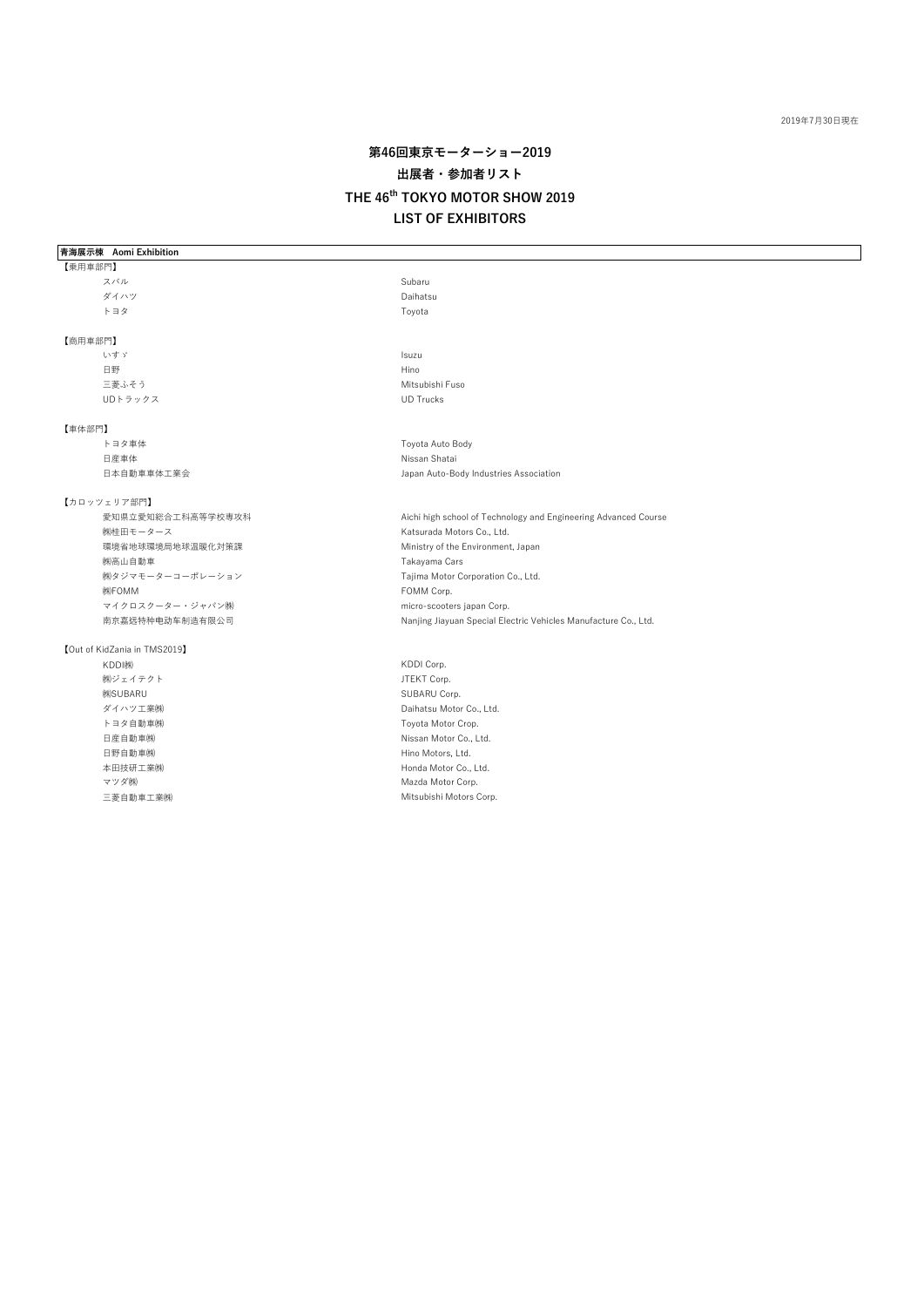### **MEGA WEB**

【FUTURE EXPO】 (㈱アイカムス・ラボ マンディングの) しょうしょう Alcomes Lab Co., Ltd. ADIVA(#) H2L㈱ and the contract of the contract of the contract of the contract of the contract of the contract of the co ㈱エンサウンド ENSOUND CO.,LTD. カミエンス・テクノロジー㈱ Kamiens Technology Inc. ㈱川村インターナショナル Kawamura International Co., Ltd. キヤノン㈱ Canon Inc. 熊本県生産連携・共同受注グループ MIKI-500 MIKI-500 経済産業省 Ministry of Economy, Trade and Industry KDDI㈱ KDDI Corp. (株)コイワイ KOIWAI Co., Ltd. JXTGホールディングス㈱ JXTG Holdings, Inc. シャープ㈱  $\sim$ スズキ㈱ **Suzuki Motor Corp.** (株SUBARU Corp. インタンのサイト)<br>および SUBARU Corp. 住友電気工業㈱ Sumitomo Electric Industries, Ltd. セコム㈱ **Secom Co., Ltd.** 綜合警備保障㈱ Sohgo Security Services Co., Ltd. ソニーセミコンダクタソリューションズ㈱ タイピング Sony Semiconductor Solutions Corp. (納髙畑 ていしょうしょうしょうしょうしょうしょうしょうしょうしょうしょう) おおし TAKAHATA CO., LTD. 千代田化工建設㈱ **Chiyoda Corp.** テイ・エス テック㈱ マンク ファイン しょうしょう しょうしょう TS Tech Co., Ltd. (㈱デザインココ Design COCO Inc. (株)デンソー DENSO CORPORATION 東京ガス㈱ Tokyo Gas Co., Ltd. 東京都 Tokyo Metropolitan Government 東レ㈱ Toray Industries, Inc. トヨタ自動車㈱ わたい しょうしょう しょうしょう しょうしょう Toyota Motor Crop. ㈱豊田自動織機 Toyota Industries Corp. (株)トーキン TOKIN Corp. 日産自動車㈱ マンディング インディー Nissan Motor Co., Ltd. 一般社団法人日本経済団体連合会 Japan Business Federation 日本電気㈱ **NEC Corp.** 日本電信電話㈱ Nippon Telegraph and Telephone Corp. パナソニック㈱ マング Panasonic Corp. 日野自動車㈱ インディング インディング Hino Motors, Ltd. **COMM Corp.** FOMM Corp. 富士通㈱ Fujitsu Ltd. (㈱ブリヂストン Bridgestone Corp. (株)POOL **Inc.** 本田技研工業㈱ Honda Motor Co., Ltd. マクセル㈱ インタイム Maxell, Ltd. マツダ㈱ Mazda Motor Corp. ミサワホーム㈱ Misawa Homes Co., Ltd. 三井住友海上火災保険㈱ Mitsui Sumitomo Insurance Co., Ltd. 三菱自動車工業㈱ Mitsubishi Motors Corp. 三菱重工業㈱ Mitsubishi Heavy Industries, Ltd. 三菱電機㈱ Mitsubishi Electric Corp. (㈱ミヤギタノイ MIYAGITANOI MFG.CO.,LTD. ヤマセ電気㈱ YAMASE ELECTRIC CO.,LTD. ヤマハ発動機㈱ Yamaha Motor Co., Ltd. ユカイ工学㈱ マンピューティー マンピューティー インター Yukai Engineering Inc. ゆわて吉田工業<del>㈱</del><br>YUWATE YOSHIDA INDUSTRIES CO.,LTD. UDトラックス㈱ UD Trucks Corp. 公益財団法人ラグビーワールドカップ2019組織委員会 Rugby World Cup 2019 Organising Committee ㈱リクルートホールディングス Recruit Holdings Co., Ltd.

公益財団法人東京オリンピック・パラリンピック競技大会組織委員会 The Tokyo Organising Committee of the Olympic and Paralympic Games 公益財団法人東京都中小企業振興公社 Tokyo Metropolitan Small and Medium Enterprise Support Center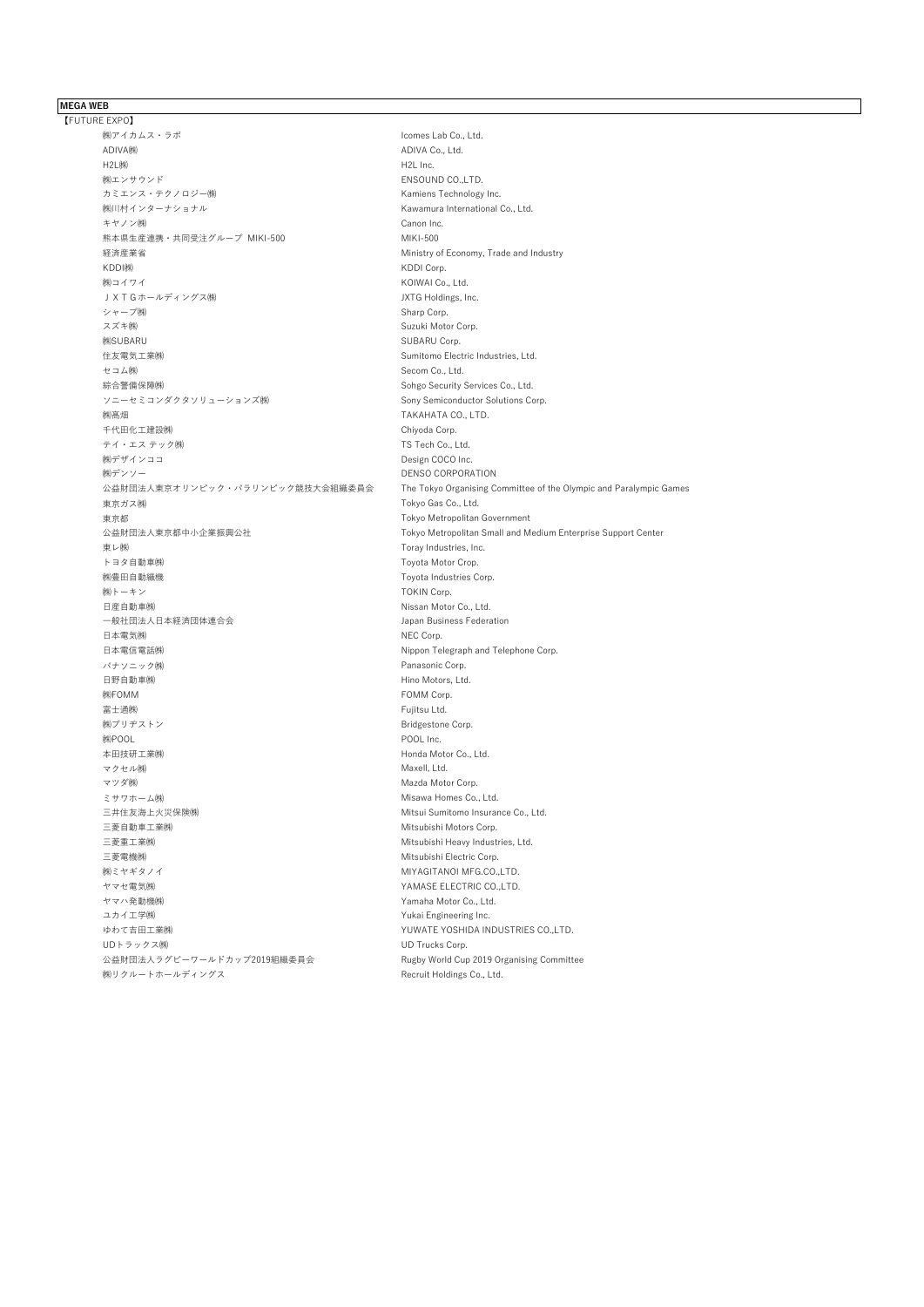### **西展示棟 West Exhibition** 【乗用車部門】 スズキ Suzuki 日産 しょうしょう しょうしょう しょうしょう しょうしょう いちのう Nissan ホンダ Honda 三菱自動車 Mitsubishi Motors Renault **Renault** Renault **Renault** Renault **Renault Renault Renault Renault** 【二輪車部門】 カワサキ Kawasaki スズキ Suzuki ホンダ Honda ヤマハ Yamaha 【部品・機械器具部門】 アイシングループ Aisin Group IPF㈱ IPF Corp. 曙ブレーキ工業㈱ Akebono Brake Industry Co., Ltd. 朝日電装㈱ **Asahi Denso Co., Ltd.** アルプスアルパイン㈱ インフィン しょうしょう しょうしょう Alpsalpine Co., Ltd. 市光工業㈱ Ichikoh Industries, Ltd. HKT㈱ **HKT** Corp. (株)エクセディ しょうしょう しょうしょう しょうしょう しょうしょう Exedy Corp. (株) N T T ドコモ NTT DOCOMO, INC. カルソニックカンセイ㈱ Calsonic Kansei Corp. (株)カーメイト てんしょう しょうしょう Car Mate Mfg. Co., Ltd. (株)キーケルトジャパン インディング インディング Kiekert Japan Corp. クラリオン㈱ インタン Clarion Co., Ltd. (株)小糸製作所 インファイル Koito Mfg. Co., Ltd. 澤藤電機㈱ Sawafuji Electric Co., Ltd. (株)ジェイテクト コンピューティング JTEKT Corp. ㈱杉浦製作所 Sugiura Seisakusho Co., Ltd. 住友電気工業㈱ Sumitomo Electric Industries, Ltd. 一般社団法人全国自動車標板協議会 National Automobile License Plate Council ㈱ソニックデザイン Sonic Design Co., Ltd. (㈱デンソー DENSO CORPORATION ㈱データシステム Datasystem Co., Ltd. アンデン㈱ インパン Anden Co., Ltd. 京三電機㈱ Kyosan Denki Co., Ltd. 浜名湖電装㈱ Hamanakodenso Co., Ltd. ㈱デンソーテン DENSO TEN Ltd. ㈱東海理化 Tokai Rika Co., Ltd. ㈱豊田自動織機 Toyota Industries Corp. 日信工業㈱ Nissin Kogyo Co., Ltd. 日本精工㈱ インディア しょうしょう しょうしょう しょうしょう いっぽん いちょうしょう 日本発条㈱ NHK Spring Co., Ltd. 日本アイ・ビー・エム㈱ IBM Japan, Ltd. 一般社団法人日本自動車部品工業会 Japan Auto Parts Industries Association 大野ゴム工業㈱ Ohno Rubber Industrial Co., Ltd. 協和工業㈱ マンディング Maria Maria Maria Maria Maria Maria Kyowa Kogyo Co., Ltd. 三和パッキング工業㈱ Sanwa Packing Industry Co., Ltd. 藤壺技研工業㈱ Fujitsubo Giken Kogyo Co., Ltd. 丸子警報器㈱ Maruko Keihoki Co., Ltd. やまと興業㈱ Yamato Industrial Co., Ltd. ㈱ワイピーシステム YP System Co., Ltd. 一般社団法人日本自動車連盟 Japan Automobile Federation 日本特殊陶業㈱ NGK Spark Plug Co., Ltd. 日立オートモティブシステムズ㈱ インパン Hitachi Automotive Systems, Ltd. 日立金属㈱ インディング インディング Hitachi Metals, Ltd. マクセル㈱ インタイム Maxell, Ltd. ㈱松井製作所 Matsui Universal Joint Corp. (株)ミツバ Mitsuba Corp. 三菱電機㈱ インディング Mitsubishi Electric Corp. 矢崎総業㈱ Yazaki Corp. (株)ユーシン しょうしょう しょうしょう しょうしゅう しょうしゅうしょう (株)ヨロズ Yorozu Corp. Öhlins Racing AB Öhlins Racing AB

九都県市首脳会議環境問題対策委員会大気保全専門部会 Environmental Management Committee of the National Capital Region Nine Government Summit Council 国土交通省自動車局技術政策課 Engineering Policy Division Road Transport Bureau 国土交通省道路局 Ministry of Land, Infrastructure, Transport and Tourism 独立行政法人自動車事故対策機構 National Agency for Automotive Safety and Victims' Aid 一般財団法人道路交通情報通信システムセンター Vehicle Information and Communication System Center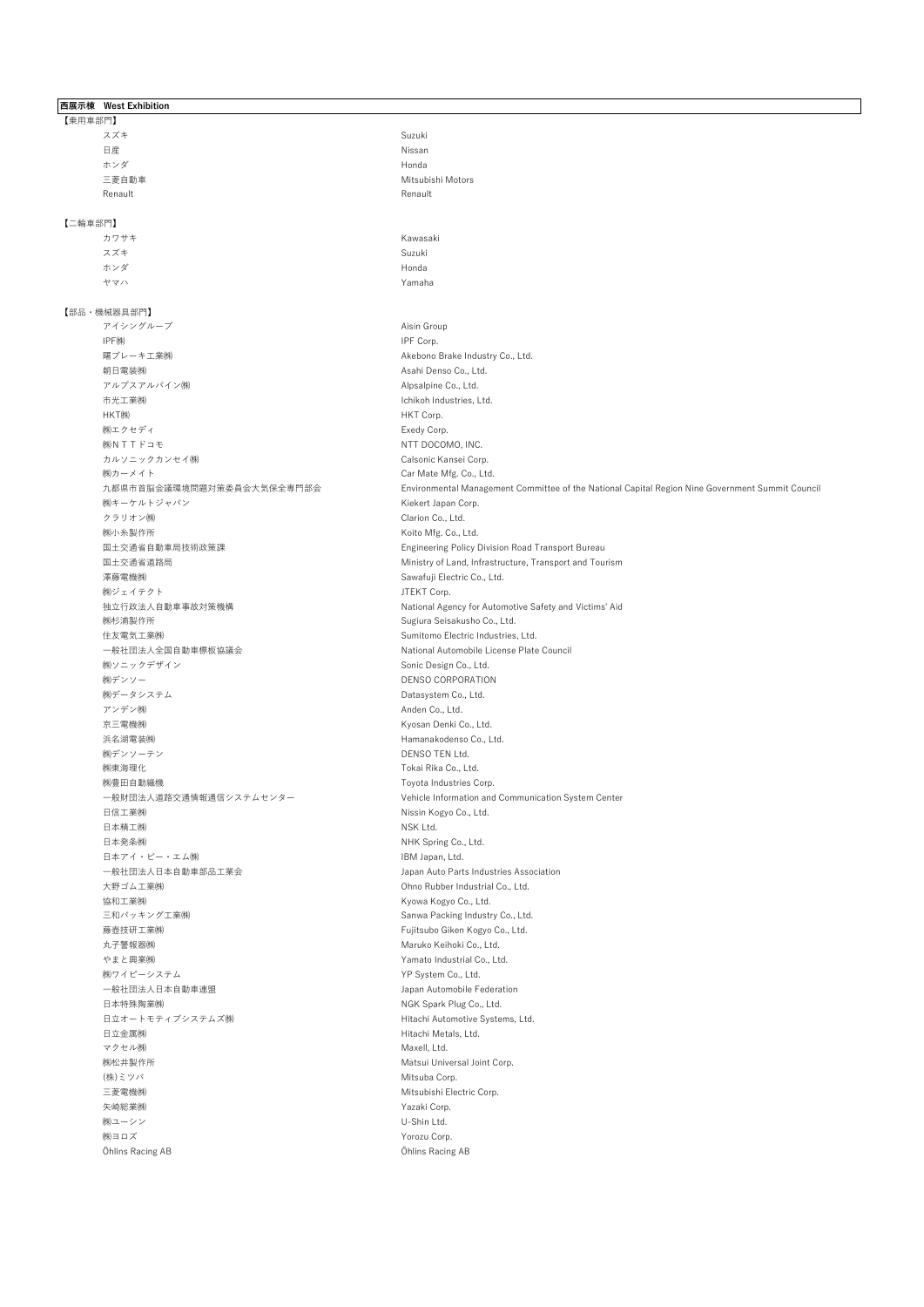## **南展示棟 South Exhibition**

【乗用車部門】 マツダ Mazda レクサス Lexus しょうしょう しんしょう しんしょう しんしょう しんしょう Alpina Alpina Mercedes-Benz Mercedes-Benz smart smart smart smart smart smart smart smart smart smart smart smart smart smart smart smart smart smart s

# 【二輪車部門】

【部品・機械器具部門】 (<mark>)</mark><br>イサム塗料㈱<br>イサム塗料㈱ 。<br>(機会仙電機製作所 インフィング - The Search of Flectric Industrial Co., Ltd. イワタボルト㈱ マンディング Article Sold Co., Ltd. NH Technology合同会社 NH Technology LLC NOK㈱ NOK Corp. ㈱MSソリューションズ MS Solutions Co.,Ltd. 京都機械工具㈱ Kyoto Tool Co., Ltd. (㈱クゼー インパンの) しょうしゃ Kuzeh Co. Ltd. (㈱ケーヒン Keihin Corp. コンチネンタル・オートモーティブ㈱ しゅうしょう Continental Automotive Corp. 三輪精機㈱ マンチン Sanwa Seiki Ltd. 住友ゴム工業㈱ Sumitomo Rubber Industries, Ltd. 大豊工業㈱ マンディング Taiho Kogyo Co., Ltd. 大同メタル工業㈱ Daido Metal Co., Ltd. ㈱飯野製作所 Iino Mfg Co., Ltd. ATAキャスティングテクノロジージャパン㈱ ATA Casting Technology Japan Co.,Ltd. エヌデーシー㈱ インデンスター しょうしょう しょうしょう NDC Co., Ltd. TPR㈱ TPR Co., Ltd. テイ・エステック㈱ ファイン TS Tech Co., Ltd. デルタ工業㈱ Delta Kogyo Co., Ltd. ㈱東日製作所 Tohnichi Mfg. Co., Ltd TONE㈱ TONE Co., Ltd. トピー工業㈱ マンディング しょうしょう しょうしょう しゅうしゅう しゅうしゅん Topy Industries, Ltd. 豊田合成㈱ Toyoda Gosei Co., Ltd. トヨタ紡織㈱ マンファイン Toyota Boshoku Corp. 日本グッドイヤー㈱ Goodyear Japan Ltd. 日本サーモスタット㈱ Nippon Thermostat Co., Ltd. 日本ピストンリング㈱ インパン Nippon Piston Ring Co., Ltd. (株)ファインシンター Fine Sinter Co., Ltd. ㈱ブリヂストン Bridgestone Corp. (㈱ミクニ Mikuni Corp. 水戸工機㈱ Mito Tool Mfg. Co., Inc. 八千代工業㈱ Yachiyo Industry Co., Ltd. ユアサ工機㈱ マンファイン Article かんしゃ アウト Yuasa Co., Ltd. 横浜ゴム㈱ Yokohama Rubber Co., Ltd. (㈱リケン Riken Corp. およびの) しょうしゃ Riken Corp. (株)レイズ Rays Co., Ltd. MAHLE GmbH MAHLE GmbH マーレジャパン㈱ MAHLE Japan Ltd. マーレエレクトリックドライブズジャパン㈱ インパン MAHLE Electric Drives Japan Corp. マーレエンジンコンポーネンツジャパン㈱ ファイン MAHLE Engine Components Japan Corp. ㈱マーレフィルターシステムズ MAHLE Filter Systems Japan Corp. マーレベーアジャパン㈱ MAHLE Behr Japan K.K. Robert Bosch GmbH Robert Bosch GmbH ボッシュ㈱ **Bosch Corp.** Schaeffler AG Schaeffler AG Schaeffler AG Schaeffler AG Schaeffler AG Schaeffler AG Schaeffler AG Schaeffler AG

【主催者プログラムエリア】 東京オートサロン事務局 Tokyo Auto Salon Association BRPジャパン㈱ BRP Japan Ltd.

#### アディバ Adiva

Isamu Paint Co., Ltd.